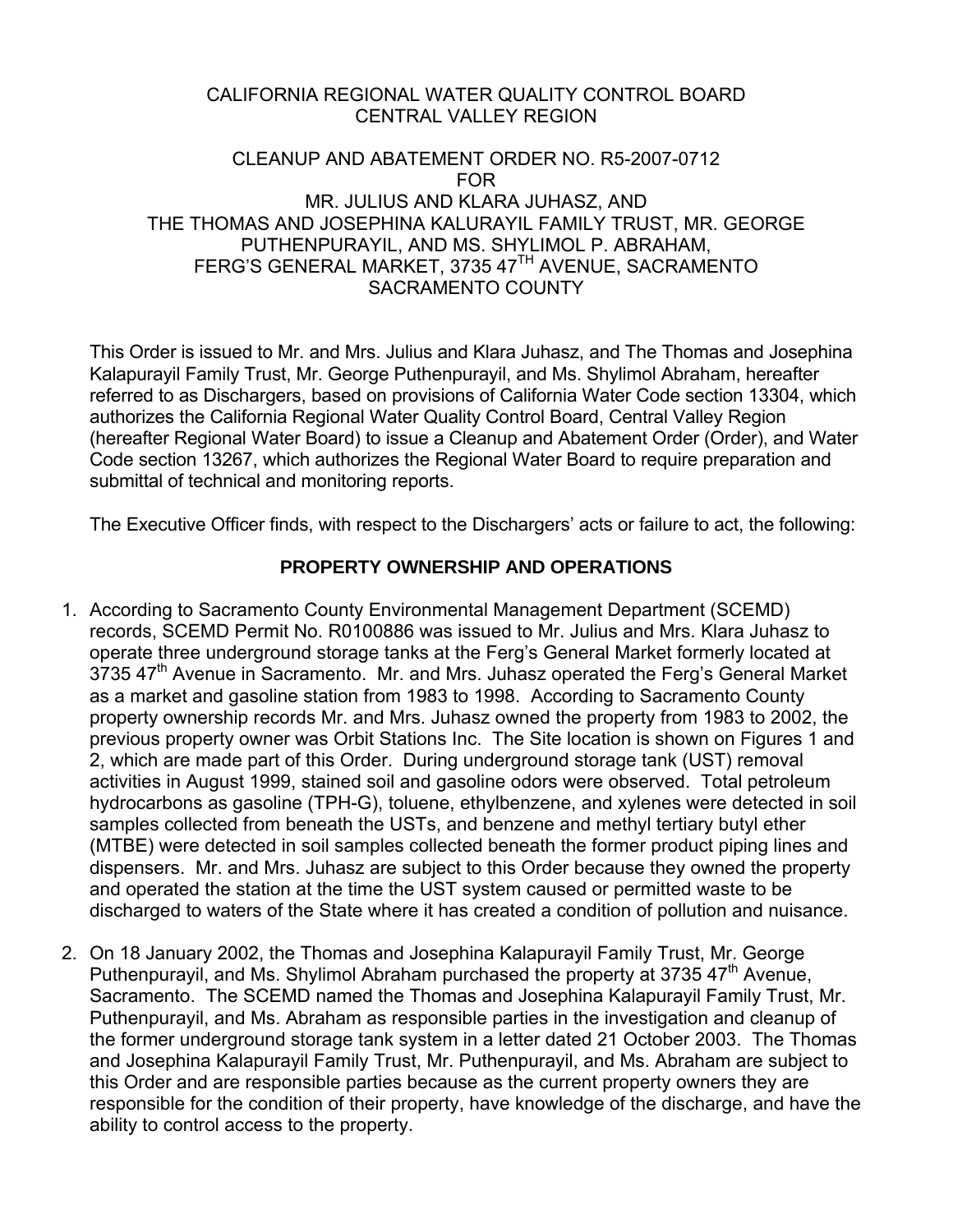CLEANUP AND ABATEMENT ORDER NO. R5-2007-0712 **-2-** -2-JULIUS AND KLARA JUHASZ, AND THE THOMAS AND JOSEPHINA KALAPURAYIL FAMILY TRUST, GEORGE PUTHENPURAYIL, AND SHYLIMOL ABRAHAM 3735 47<sup>TH</sup> AVENUE SACRAMENTO, SACRAMENTO COUNTY

### **BACKGROUND**

- 3. The Ferg's General Market (Site) operated as a gasoline service station and general store from 1960 until 1998. The UST system consisted of three 10,000-gallon gasoline USTs, nine gasoline dispensers and associated product piping. The UST system, including all storage tanks, dispenser islands, and associated product piping, was removed in August 1999. The Site is currently a vacant lot.
- 4. In January 1998 MTBE pollution was detected at 14 micrograms per liter (ug/L), and confirmed by Regional Water Board staff at 20 ug/L, in Fruitridge Vista Water Company (FVWC) Well No. 11, located approximately 300 feet south of the Site. FVWC Well No. 11 was removed from service in January 1998. Cessation in operation of the FVWC Well No. 11 caused a change in the groundwater flow direction. During operation of FVWC Well No. 11, groundwater from the Site flowed towards the south. After shutdown of the FVWC well No.11, groundwater flow returned to the regional flow direction, which is to the southeast.
- 5. During removal of the UST system in August 1999, an inspector from SCEMD observed gasoline odors and stained soil. Soil samples from beneath the former USTs contained up to 3,300 milligrams per kilogram (mg/kg) of TPH-G, up to 46 mg/kg of toluene, up to 54 mg/kg of ethylbenzene, and up to 790 mg/kg of xylenes. Soil samples collected beneath the former product piping and product dispensers contained maximum concentrations of benzene and MTBE at 17 mg/kg and 50 mg/kg, respectively.
- 6. In January and February 2000, the initial soil and groundwater investigation showed TPH-G up to 17,000 mg/kg, MTBE up to 33 mg/kg, and benzene, toluene, ethylbenzene, and total xylenes (BTEX) up to 39, 900, 420, and 2,100 mg/kg, respectively, in soil up to 50 feet below ground surface (bgs). TPH-G, MTBE, and BTEX were at 120,000, 7,000, 17,000, 3,000, 18,000, and 350,000 micrograms per liter (ug/L), respectively, in groundwater samples collected at approximately 40 feet bgs.
- 7. SCEMD staff provided oversight for UST system removal, site investigation, and remedial activities conducted at the site until October 2003. Due to waste constituent impacts to multiple wells belonging to the FVWC, including FVWC well No. 11, and at the time, the limited amount of UST Cleanup Fund account moneys remaining, the Regional Water Board became the lead agency for the case. Since October 2003, the Regional Water Board has been providing regulatory oversight of the investigation and cleanup of this site.
- 8. During the first quarter 2007 monitoring event, petroleum constituents in groundwater were reported as high as: TPH-G 262 ug/L, MTBE 1,360 ug/L, tertiary butyl alcohol (TBA) 340 ug/L, and ethyl tert butyl ether (ETBE) 1 ug/L. The following constituents had elevated detection limits: tertiary amyl methyl ether (TAME) <50 ug/L, ETBE <50 ug/L, di-isopropyl ether (DIPE) <50 ug/L, and 1,2-dichloroethane (1,2-DCA) <50 ug/l. These petroleum constituents constitute "waste" as defined in Water Code section 13050. Depth to groundwater has varied from 34 to 42 feet bgs. The waste has migrated in groundwater to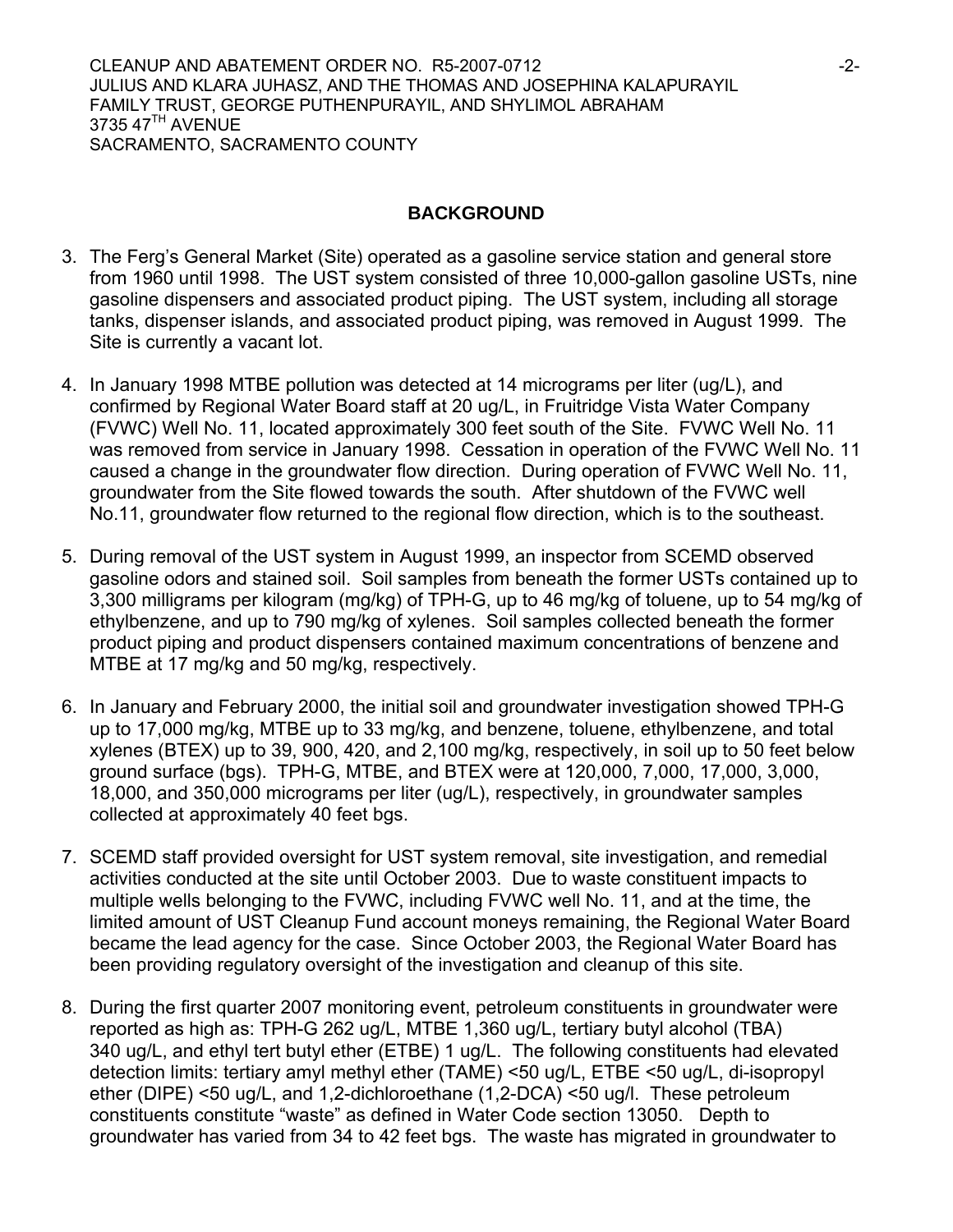CLEANUP AND ABATEMENT ORDER NO. R5-2007-0712 **-3-**3-3-3-3-3-3-3-3-3-3-3-3-3-3-3-3-JULIUS AND KLARA JUHASZ, AND THE THOMAS AND JOSEPHINA KALAPURAYIL FAMILY TRUST, GEORGE PUTHENPURAYIL, AND SHYLIMOL ABRAHAM 3735 47<sup>TH</sup> AVENUE SACRAMENTO, SACRAMENTO COUNTY

the south approximately 300 feet and impacted a municipal water supply well, and waste may have migrated southeast in the down-gradient direction and impacted groundwater underlying the active Arco service station located at 3800  $47<sup>th</sup>$  Avenue, Sacramento.

- 9. In June 2000, approximately 550 cubic yards of soil was excavated and removed from the Site. In December 2003, the Dischargers began operation of a soil vapor extraction (SVE) system to cleanup wastes in soil. In August 2005, a groundwater extraction (GWE) test was conducted and in October 2005, an air sparge test was conducted. In January and February 2006, an ozone injection pilot test was performed. The ozone injection pilot test generated hexavalent chromium as a by-product of the geochemical reaction with the subsurface soils. Hexavalent chromium, which constitutes a "waste" as defined in Water Code section 13050, has been detected in groundwater at a maximum concentration of 384 ug/L. From May 2006 through July 2006, the Dischargers operated a temporary GWE system to remove hexavalent chromium wastes in groundwater.
- 10. The Water Quality Objectives for protection of beneficial uses of groundwater in the area of the Site are: 5 ug/l for TPH-G, 0.15 ug/L for benzene, 42 ug/L toluene, 29 ug/L ethylbenzene, 17 ug/L total xylenes, 5 ug/L for MTBE, and 50 ug/L total chromium.
- 11. Soil and groundwater remediation to date has not effectively remediated the entire plume.
- 12. In September 2006, a Feasibility Study was submitted by the Discharges to implement: groundwater extraction with ozone sparging to address on-site contamination, and air sparging to enhance biodegradation to address the down-gradient plume. Due to the undetermined extent of the groundwater pollution, the Regional Water Board could not concur with the proposed off-site remediation plan. Regional Water Board staff requested submission of an Interim Remedial Action Plan (IRAP) to implement the proposed on-site remedial activities, and a scope of work for additional groundwater delineation to the south of the Site.
- 13. In November 2006, the Dischargers submitted the requested IRAP, which presented the construction plans for the on-site groundwater extraction and ozone sparge systems. The IRAP also included a scope of work for installation for one A zone groundwater monitoring well to the south of the site near existing well MW-12B.
- 14. To date, the maximum money available from the State Water Board UST Cleanup Fund account has been used by the Dischargers for investigation and cleanup. The Thomas and Josephina Kalapurayil Family Trust, Mr. George Puthenpurayil, and Ms. Shylimol Abraham obtained an additional 1.5 million dollars from the State Water Board's Orphan Site Cleanup Account (OSCA).
- 15. FVWC Well No. 11 will be destroyed, and down-well testing will be performed as required by a Water Code section 13267 Order issued to FVWC by the Regional Board in January 2003.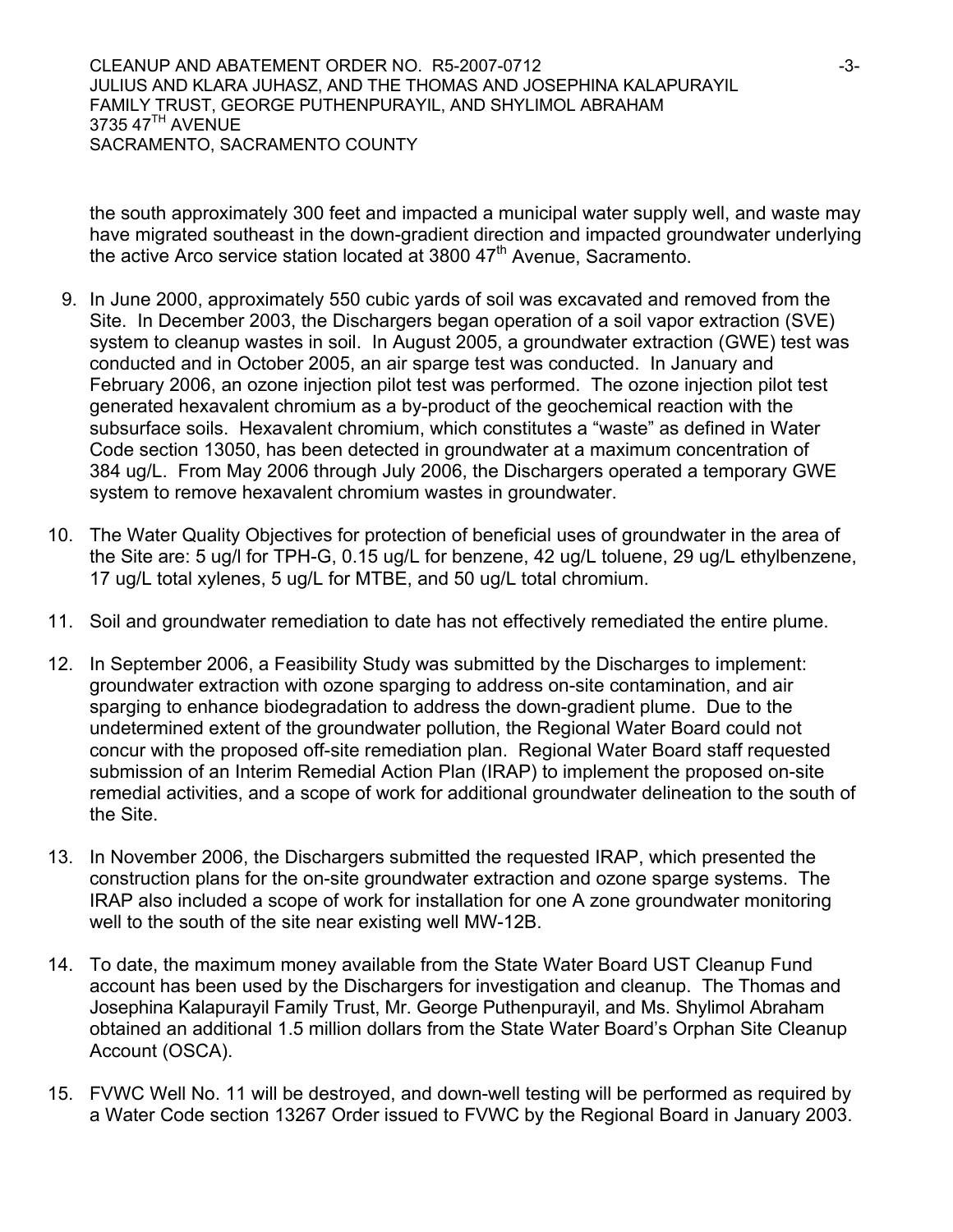FVWC intends to install a new water supply well approximately 1,000 feet to the eastnortheast of the Site.

- 16. A Super Star Plus gasoline station (Super Star Plus) located at 6351 Franklin Boulevard, Sacramento (Figure 2), has also discharged from its underground storage tank system to soil and groundwater. Super Star Plus may also be a contributor of MTBE pollution detected in FVWC Well No. 11. The groundwater pollution plumes emanating from the Super Star Plus gasoline station and the Site appear to be commingled in the vicinity of FVWC well No. 11. A separate Cleanup and Abatement Order has been prepared for the Super Star Plus Facility.
- 17. A former Arco Service Station No. 2019 (Former Arco), located at 3801 47<sup>th</sup> Avenue, Sacramento (Figure 2), has discharged from its underground storage tank system to soil and groundwater. Current Regional Water Board records show no evidence of commingled plumes in groundwater between the Former Arco facility and the Site. A separate Cleanup and Abatement Order has been prepared for the Former Arco.
- 18. The active Arco Service Station No. 5580 (Active Arco), located at 3800  $47<sup>th</sup>$  Avenue, Sacramento (Figure 2), has discharged from its underground storage tank system to soil and potentially to groundwater. The source of groundwater pollution detected at the Active Arco has not been determined, and may be due to off-site down-gradient migration from the Ferg's General Market. Additional monitoring is needed prior to determining the source of groundwater pollution under the Active Arco.
- 19. This Order addresses only the Ferg's General Market. Cleanup and Abatement Order No. R5-2007-0714 requires cleanup at the Super Star Plus; Cleanup and Abatement Order No. R5-2007-0713 requires cleanup at the Former Arco. Further evidence of commingled plumes may warrant amendments to some or all of these three Orders.

# **AUTHORITY – LEGAL REQUIREMENTS**

20. Section 13304(a) of the California Water Code provides that:

*"Any person who has discharged or discharges waste into waters of the state in violation of any waste discharge requirements or other order or prohibition issued by a regional board or the State Water Board, or who has caused or permitted, causes or permits, or threatens to cause or permit any waste to be discharged or deposited where it is, or probably will be, discharged into the waters of the state and creates, or threatens to create, a condition of pollution or nuisance, shall upon order of the regional board clean up the waste or abate the effects of the waste, or, in the case of threatened pollution or nuisance, take other necessary remedial action, including but not limited to, overseeing cleanup and abatement efforts. A cleanup and abatement order issued by the State Water Board or a regional board may require the provision of, or payment for, uninterrupted replacement water service, which may include wellhead treatment, to each affected public water supplier or private well owner. Upon*  failure of any person to comply with the cleanup or abatement order, the Attorney General, at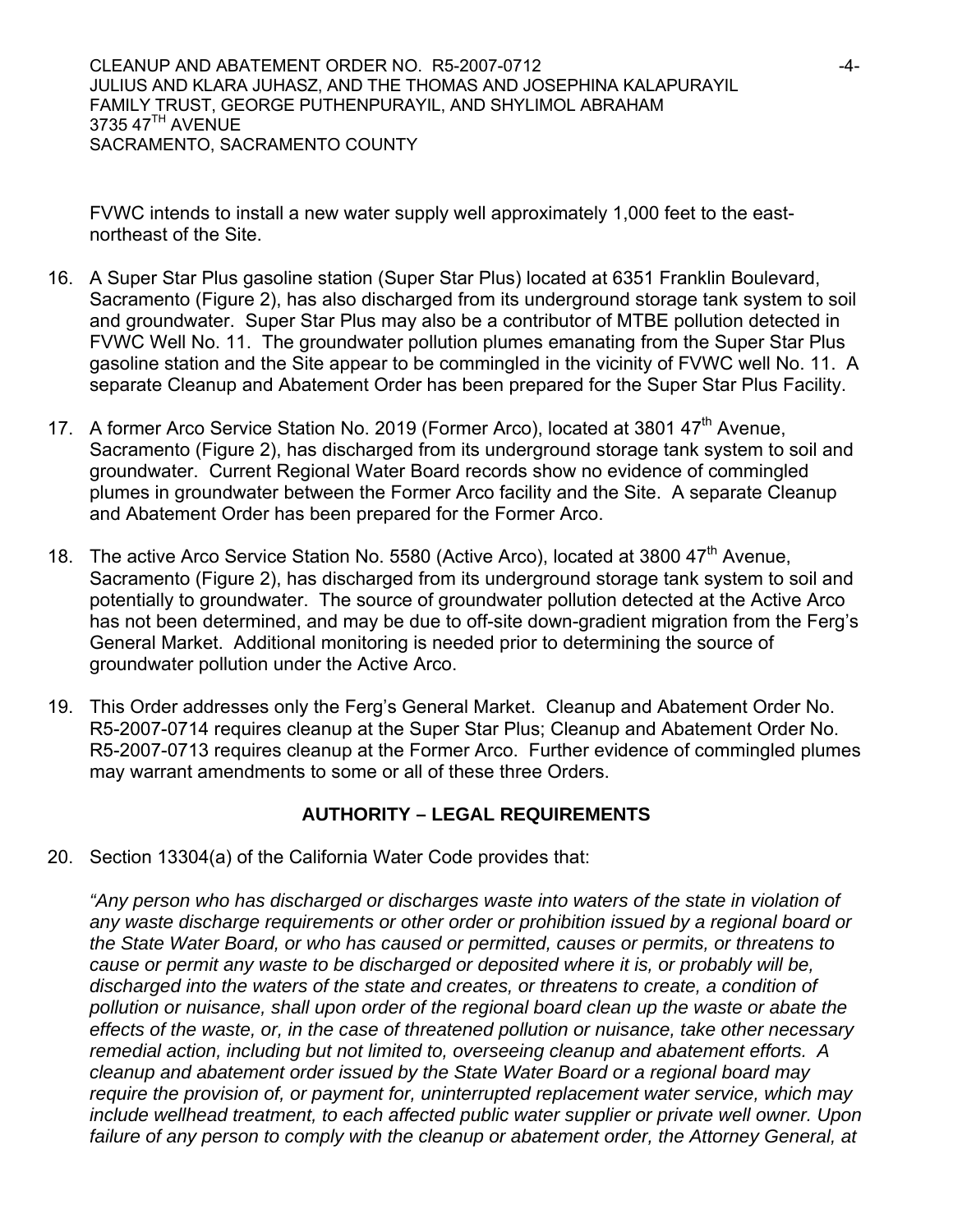*the request of the regional board, shall petition the superior court for that county for the issuance of an injunction requiring the person to comply with the order. In the suit, the court shall have jurisdiction to grant a prohibitory or mandatory injunction, either preliminary or permanent, as the facts may warrant."* 

21. Section 13304(f) of the California Water Code provides that:

*"Replacement water provided pursuant to subdivision (a) shall meet all applicable federal, state and local drinking water standards and shall have comparable quality to that pumped by the public water system or private well owner prior to the discharge of waste"* 

22. Section 13267(b)(1) of the California Water Code provides that:

*"In conducting an investigation specified in subdivision (a), the regional board may require that any person who has discharged, discharges, or is suspected of having discharged or discharging, or who proposes to discharge waste within its region, or any citizen or domiciliary, or political agency or entity of this state who has discharged, discharges, or is suspected of having discharged or discharging, or who proposes to discharge, waste outside of its region that could affect the quality of waters within its region shall furnish, under penalty of perjury, technical or monitoring program reports which the regional board requires. The burden, including costs, of these reports shall bear a reasonable relationship to the need for the report and the benefits to be obtained from the reports. In requiring those reports, the regional board shall provide the person with a written explanation with regard to the need for the reports, and shall identify the evidence that supports requiring that person to provide the reports."* 

23. Section 13304(c)(1) of the California Water Code provides that:

*"If waste is cleaned up or the effects of the waste are abated, or, in the case of threatened pollution or nuisance, other necessary remedial action is taken by any government agency, the person or persons who discharged the waste, discharges the waste, or threatened to cause or permit the discharge of the waste within the meaning of subdivision (a), are liable to that government agency to the extent of the reasonable costs actually incurred in cleaning up the waste, abating the effects of the waste, supervising cleanup or abatement activities, or taking other remedial actions. . ."* 

24. The State Water Resources Control Board (hereafter State Water Board) has adopted Resolution No. 92-49, the *Policies and Procedures for Investigation and Cleanup and Abatement of Discharges Under Water Code Section 13304*. This Policy sets forth the policies and procedures to be used during an investigation or cleanup of a polluted site and requires that cleanup levels be consistent with State Water Board Resolution 68-16, the *Statement of Policy With Respect to Maintaining High Quality of Waters in California*. Resolution 92-49 and the Basin Plan establish the cleanup levels to be achieved. Resolution 92-49 requires the waste to be cleaned up to background, or if that is not reasonable, to an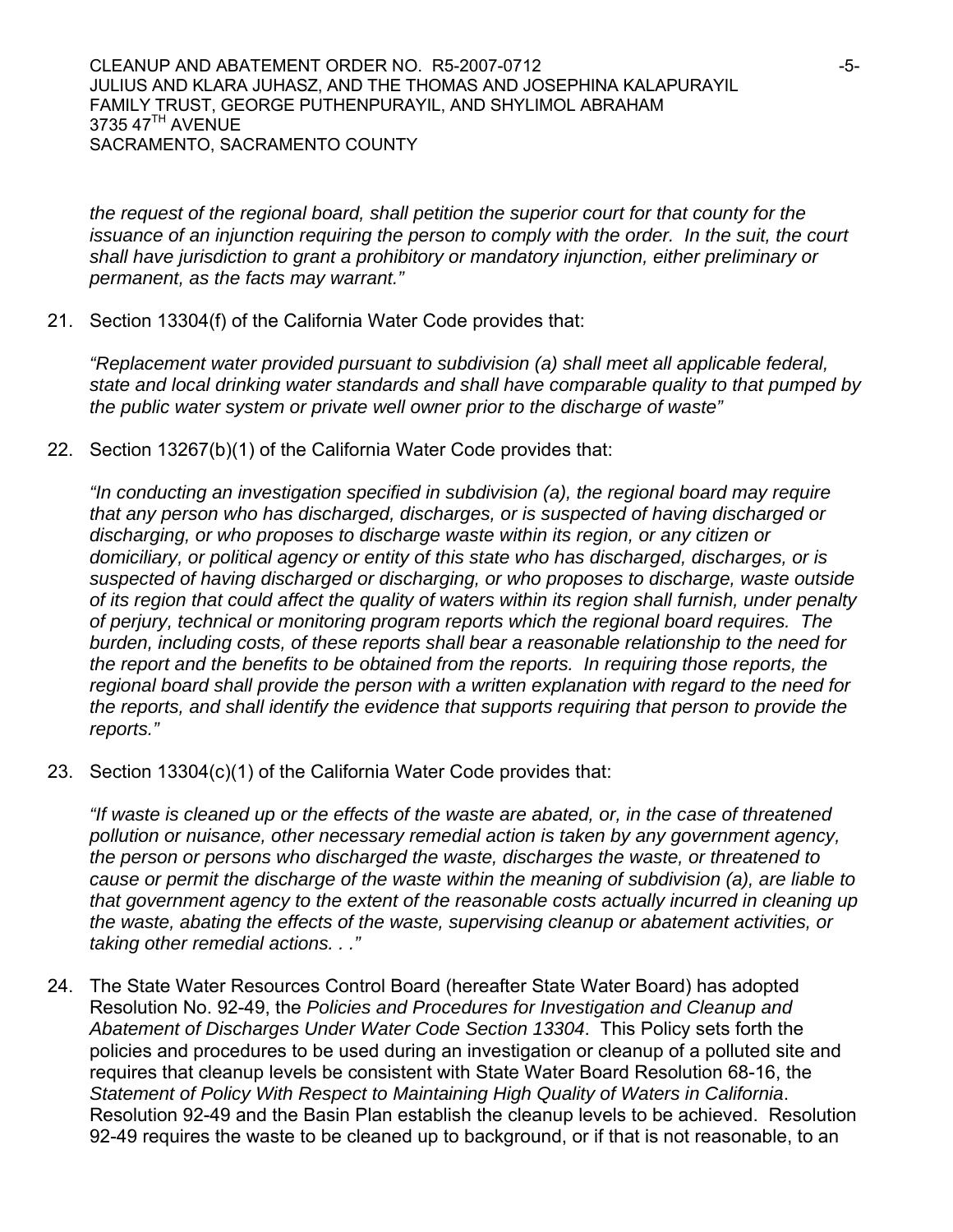CLEANUP AND ABATEMENT ORDER NO. R5-2007-0712 **-6-** -6-JULIUS AND KLARA JUHASZ, AND THE THOMAS AND JOSEPHINA KALAPURAYIL FAMILY TRUST, GEORGE PUTHENPURAYIL, AND SHYLIMOL ABRAHAM 3735 47<sup>TH</sup> AVENUE SACRAMENTO, SACRAMENTO COUNTY

alternative level that is the most stringent level that is economically and technologically feasible in accordance with Title 23, California Code of Regulations (CCR) Section 2550.4. Any alternative cleanup level to background must (1) be consistent with the maximum benefit to the people of the state; (2) not unreasonably affect present and anticipated beneficial use of such water; and (3) not result in water quality less than that prescribed in the Basin Plan and applicable Water Quality Control Plans and Policies of the State Water Board.

- 25. Chapter IV of the Basin Plan contains the *Policy for Investigation and Cleanup of Contaminated Sites*, which describes the Regional Water Board's strategy for managing contaminated sites. This Policy is based on Water Code Sections 13000 and 13304, the Title 27 CCR, Division 2, Subdivision 1 regulations, and State Water Board Resolution Nos. 68-16 and 92-49. The Policy includes site investigation, source removal or containment, information required to be submitted for consideration in establishing cleanup levels, and the bases for establishment of soil and groundwater cleanup levels.
- 26. The State Water Board adopted the *Water Quality Enforcement Policy*, which states in part: "*At a minimum, cleanup levels must be sufficiently stringent to fully support beneficial uses, unless the RWQCB allows a containment zone. In the interim, and if restoration of background water quality cannot be achieved, the CAO should require the discharger(s) to abate the effects of the discharge. Abatement activities may include the provision of alternate water supplies." (Enforcement Policy, p. 19.)*
- 27. The Regional Water Board's *Water Quality Control Plan for the Sacramento River and San Joaquin River Basins, 4th Edition* (hereafter Basin Plan) designates beneficial uses of the waters of the State, establishes water quality objectives (WQOs) to protect these uses, and establishes implementation policies to implement WQOs. The beneficial uses of the groundwater beneath the site include domestic, municipal, industrial, and agricultural supply.
- 28. The wastes detected at the site are not naturally occurring, and MTBE is a suspected carcinogen. Pollution of groundwater with these wastes impairs or threatens to impair the beneficial uses of the groundwater.
- 29. WQOs listed in the Basin Plan include numeric WQOs, e.g., state drinking water maximum contaminant levels (MCLs), and narrative WQOs, including the narrative toxicity objective and the narrative tastes and odors objective for surface and groundwater. Chapter IV of the Basin Plan contains the *Policy for Application of Water Quality Objectives*, which provides that "[w]here compliance with narrative objectives is required (i.e., where the objectives are applicable to protect specified beneficial uses), the Regional Water Board will, on a case-bycase basis, adopt numerical limitations in orders which will implement the narrative objectives." The numerical limits for the constituents of concern listed in the following table implement the Basin Plan WQOs.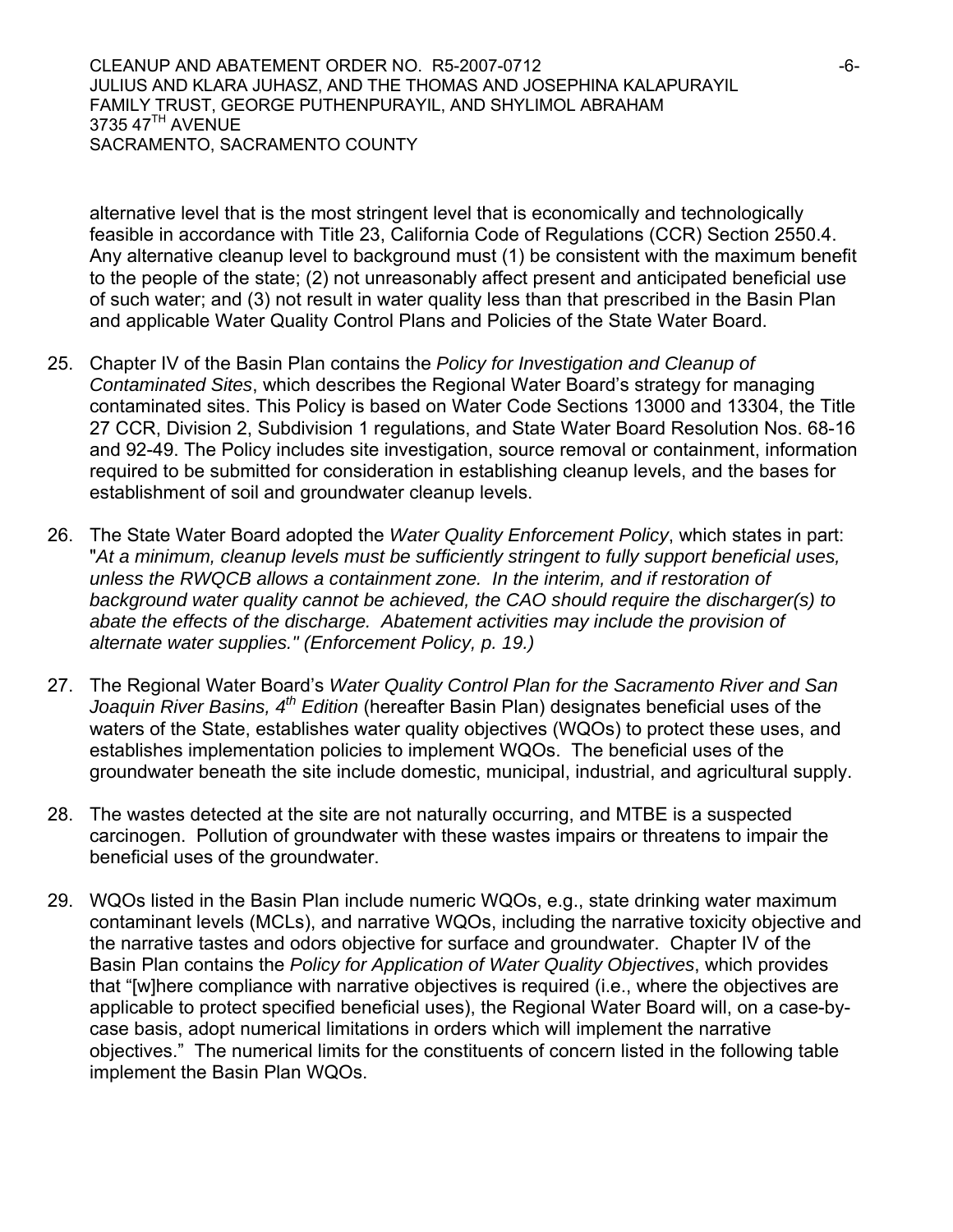#### CLEANUP AND ABATEMENT ORDER NO. R5-2007-0712 **-7-**JULIUS AND KLARA JUHASZ, AND THE THOMAS AND JOSEPHINA KALAPURAYIL FAMILY TRUST, GEORGE PUTHENPURAYIL, AND SHYLIMOL ABRAHAM 3735 47<sup>TH</sup> AVENUE SACRAMENTO, SACRAMENTO COUNTY

| <b>Constituent</b>     | <b>Limits</b>  | <b>WQO</b>            | <b>Reference</b>                  |
|------------------------|----------------|-----------------------|-----------------------------------|
| <b>Total Petroleum</b> | $5 \mu g/l$    | Tastes and            | McKee & Wolf, Water Quality       |
| Hydrocarbons as        |                | Odors                 | Criteria, SWRCB, p. 230           |
| Gasoline               |                |                       |                                   |
| <b>Benzene</b>         | $0.15 \mu g/l$ | <b>Toxicity</b>       | California Public Health Goal     |
|                        |                |                       | (OEHHA)                           |
| <b>Toluene</b>         | 42 µg/l        | Taste and Odor        | Federal Register, Vol. 54, No. 97 |
| Ethylbenzene           | 29 µg/l        | Taste and Odor        | Federal Register, Vol. 54, No. 97 |
| <b>Total Xylenes</b>   | $17 \mu g/l$   | <b>Taste and Odor</b> | Federal Register, Vol. 54, No. 97 |
| <b>MTBE</b>            | $5 \mu g/l$    | Taste and Odor        | Federal Register, Vol. 54, No. 97 |
| TBA                    | $12 \mu g/l$   | <b>Toxicity</b>       | California Drinking Water Action  |
|                        |                |                       | Level (DHS)                       |
| <b>DIPE</b>            | $0.8$ µg/l     | Taste and             | Amoore and Hautala, J. Applied    |
|                        |                | Odors                 | Tox., Vol. 3, No. 6, 1983         |
| <b>ETBE</b>            | $13$ ug/l      | <b>Toxicity</b>       | Guidance Levels based on          |
|                        |                |                       | <b>MTBE MCL</b>                   |
| TAME                   | $13$ ug/l      | <b>Toxicity</b>       | Guidance level based on MTBE      |
|                        |                |                       | <b>MCL</b>                        |
| <b>EDB</b>             | $0.01$ µg/l    | <b>Toxicity</b>       | California public health Goal     |
|                        |                |                       | (OEHHA)                           |
| $1,2-DCA$              | $0.4 \mu g/l$  | <b>Toxicity</b>       | California public health Goal     |
|                        |                |                       | (OEHHA)                           |
| <b>Total Chromium</b>  | 50 µg/l        | <b>Toxicity</b>       | <b>Maximum Contaminant Level</b>  |
|                        |                |                       | (MCL) California Department of    |
|                        |                |                       | <b>Health Services</b>            |

TPH-G = total petroleum hydrocarbons as gasoline

MTBE = methyl tert butyl ether TBA = tertiary butyl alcohol DIPE = di isoproryl ether ETBE = ethyl tert butyl ether TAME = tert amyl methyl ether 1,2-DCA = 1,2-dichloroethane EDB = ethylene dibromide

μg/L= micrograms per liter

30. The constituents listed in Finding No. 29 are wastes as defined in California Water Code Section 13050(d). The groundwater exceeds the WQOs for the constituents listed in Finding No. 8 and 9. The exceeding of applicable WQOs in the Basin Plan constitutes pollution as defined in California Water Code Section 13050(l)(1).

### **DISCHARGERS LIABILITY**

31. As described in Findings 1 through 11, the Dischargers are subject to an order pursuant to Water Code section 13304 because the Dischargers have caused or permitted waste to be discharged or deposited where it has discharged to waters of the state and has created, and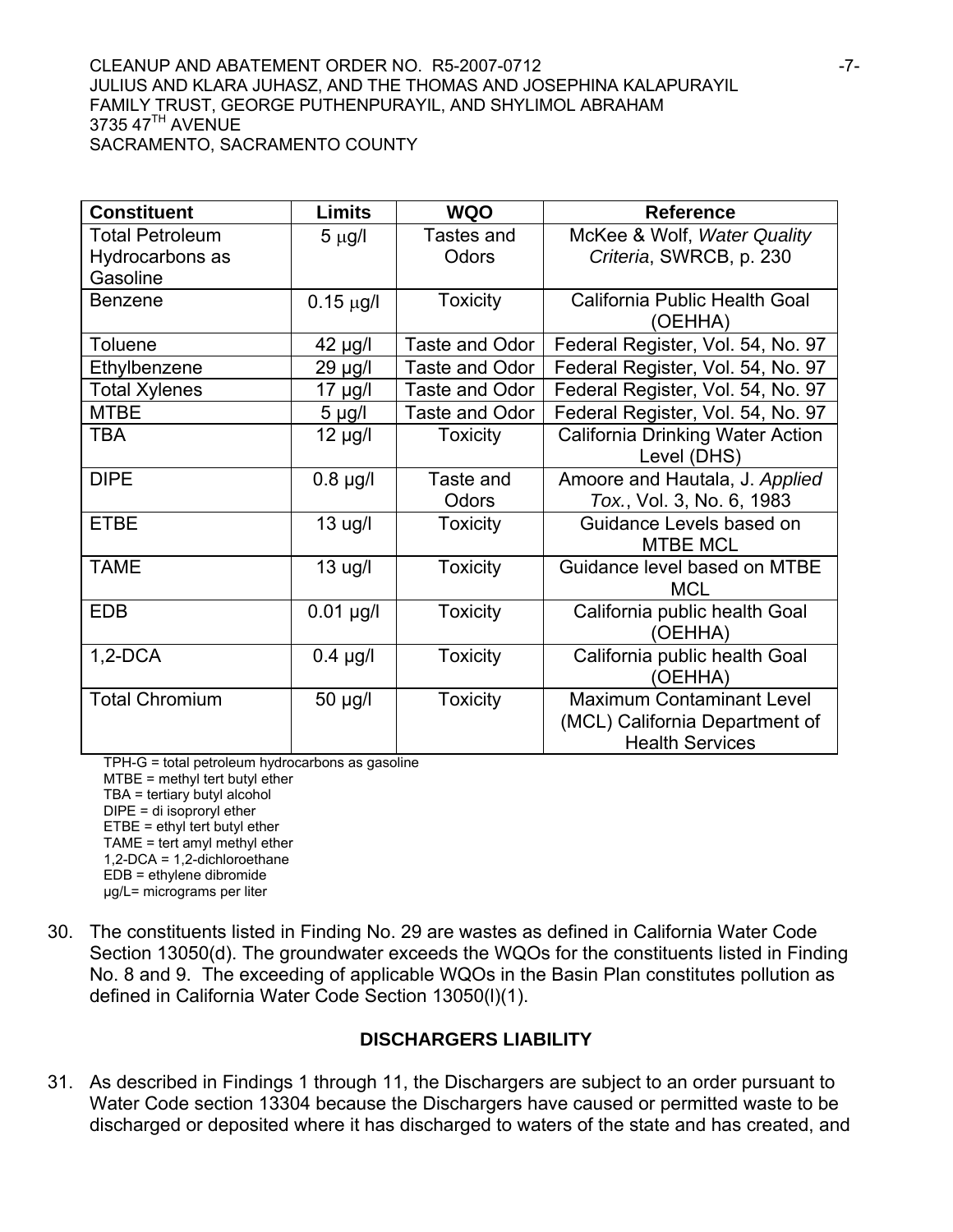CLEANUP AND ABATEMENT ORDER NO. R5-2007-0712 **-8-2007-0712** JULIUS AND KLARA JUHASZ, AND THE THOMAS AND JOSEPHINA KALAPURAYIL FAMILY TRUST, GEORGE PUTHENPURAYIL, AND SHYLIMOL ABRAHAM 3735 47<sup>TH</sup> AVENUE SACRAMENTO, SACRAMENTO COUNTY

continues to threaten to create, a condition of pollution or nuisance. The condition of pollution is a priority violation and issuance or adoption of a cleanup or abatement order pursuant to Water Code Section 13304 is appropriate and consistent with policies of the Regional Water Board.

- 32. This Order requires investigation and cleanup of the site in compliance with the Water Code, the applicable Basin Plan, Resolution 92-49, and other applicable plans, policies, and regulations.
- 33. As described in Finding 1 through 11, the Dischargers are subject to an order pursuant to Water Code section 13267 to submit technical reports because existing data and information about the Site indicate that waste has been discharged, is discharging, or is suspected of discharging, at the property, which was owned and operated by Mr. and Mrs. Julius and Klara Juhasz, and is owned by The Thomas and Josephina Kalapurayil Family Trust, Mr. George Puthenpurayil, and Ms. Shylimol Abraham, collectively the Dischargers named in this Order. The technical reports required by this Order are necessary to assure compliance with Section 13304 of the California Water Code, including to adequately investigate and cleanup the Site to protect the beneficial uses of waters of the State, to protect against nuisance, and to protect human health and the environment.
- 34. If the Dischargers fail to comply with this Order, the Executive Officer may request the Attorney General to petition the superior court for the issuance of an injunction.
- 35. If the Dischargers violate this Order, the Dischargers may be liable civilly in a monetary amount provided by the Water Code.
- 36. The issuance of this Order is an enforcement action taken by a regulatory agency and is exempt from the provisions of the California Environmental Quality Act (Public Resources Code, Section 21000, et seq.), pursuant to Title 14 CCR Section 15321(a)(2). The implementation of this Order is also an action to assure the restoration of the environment and is exempt from the provisions of the California Environmental Quality Act (Public Resources Code, Section 21000, et seq.), in accordance with Title 14 CCR, Sections 15308 and 15330.
- 37. Any person affected by this action of the Central Valley Regional Water Board may petition the State Water Board to review the action in accordance with Title 23 CCR Sections 2050- 2068. The regulations may be provided upon request and are available at [www.swrcb.ca.gov.](http://www.swrcb.ca.gov/) The State Water Board must receive the petition within 30 days of the date of this Order.

### **REQUIRED ACTIONS**

**IT IS HEREBY ORDERED** that, pursuant to California Water Code Section 13000, Section 13304 and Section 13267, Mr. and Mrs. Julius and Klara Juhasz, and The Thomas and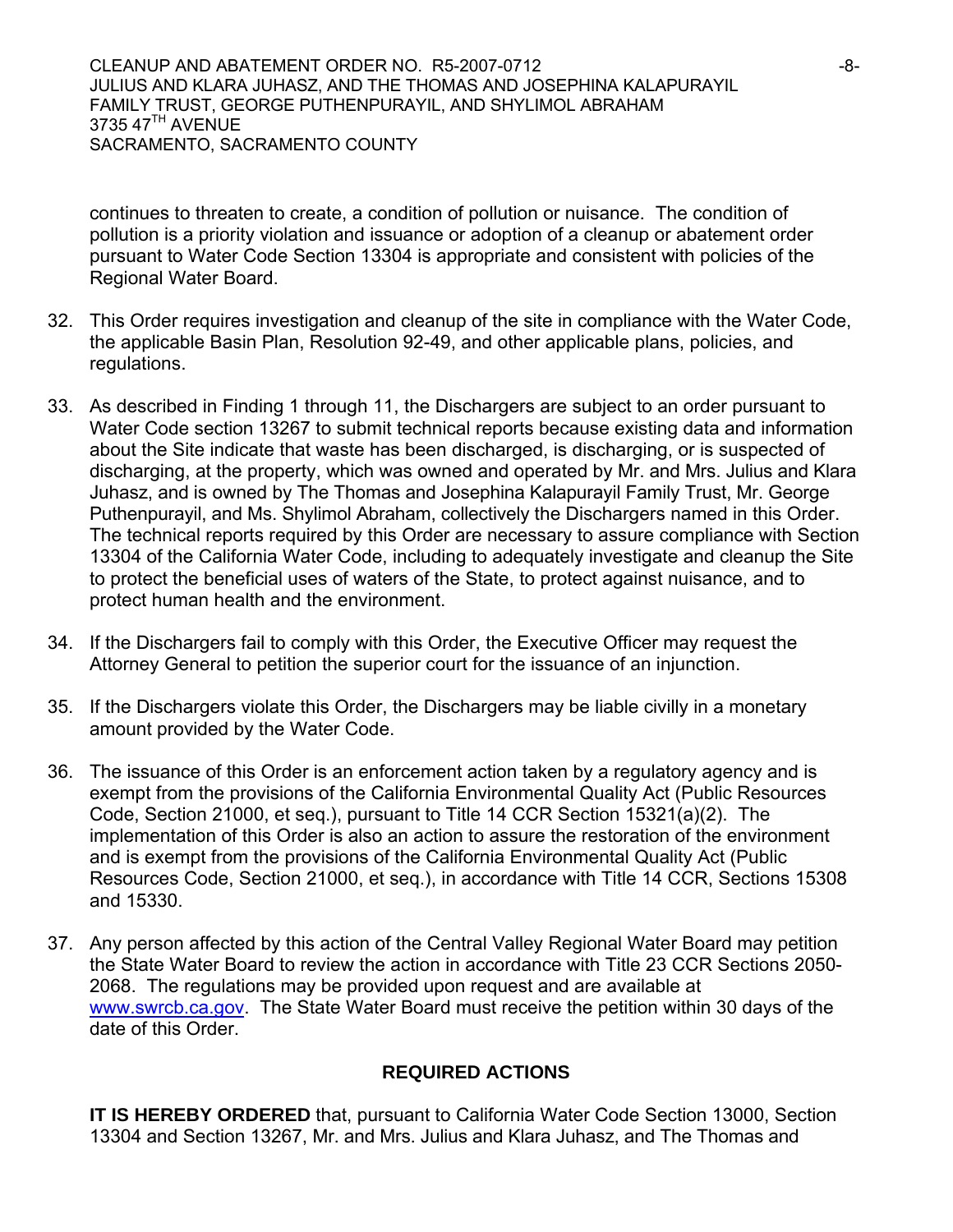CLEANUP AND ABATEMENT ORDER NO. R5-2007-0712 **-9-** -9-JULIUS AND KLARA JUHASZ, AND THE THOMAS AND JOSEPHINA KALAPURAYIL FAMILY TRUST, GEORGE PUTHENPURAYIL, AND SHYLIMOL ABRAHAM 3735 47<sup>TH</sup> AVENUE SACRAMENTO, SACRAMENTO COUNTY

Josephina Kalapurayil Family Trust, Mr. George Puthenpurayil, and Ms. Shylimol Abraham (Dischargers) shall:

- 1. Investigate the discharges of waste, clean up the waste, and abate the effects of the waste, forthwith, resulting from activities at the former Ferg's General Market, 3735  $47<sup>th</sup>$  Avenue, Sacramento, in conformance with State Water Board Resolution No. 92-49 *Policies and Procedures for Investigation and Cleanup and Abatement of Discharges Under Water Code Section 13304* and with the Regional Water Board's *Water Quality Control Plan for the Sacramento River and San Joaquin River Basins* (in particular the Policies and Plans listed within the Control Action Considerations portion of Chapter IV). "Forthwith" means as soon as is reasonably possible. Compliance with this requirement shall include, but not be limited to, completing the tasks listed below.
- 2. All work and reports shall follow the *Appendix A Reports, Tri-Regional Recommendations for Preliminary Investigation and Evaluation of Underground Storage Tank Sites* (Appendix A - Reports) which is attached and made a part of this Order, and under permits required by State, County, and/or Local agencies.

### **SITE HISTORY**

3. By **15 July 2007**, submit a report to the best of the Discharger's abilities documenting the site's history since the tanks were installed including a chronology of the site's ownership and operator history, any evidence detailing the time and origin of the release, and the fee title owner. Information in this report may be used to identify additional responsible parties who may be added to this or future orders.

### **SITE ASSESSMENT**

- 4. By **30 July 2007** submit a *Site Investigation Workplan (Workplan)* to collect a sufficient number of soil, soil vapor and groundwater samples to determine the lateral and vertical extent of waste constituents and to complete site characterization. The work plan shall contain the information in Appendix A, which is made part of this Order. Within **30 days** of staff concurrence with the *Workplan*, but no later than **30 September 2007**, implement the work plan in accordance with the approved time schedule, which shall become part of this Order.
- 5. Pending completion of the monitoring well network, but no later than **15 November 2007**, submit a revised Feasibility Study to address the down-gradient extent of the groundwater pollutant plume cleanup in coordination and cooperation with nearby properties, utilizing remediation technologies with a likelihood of success that will not exacerbate migration of known groundwater plumes in the area.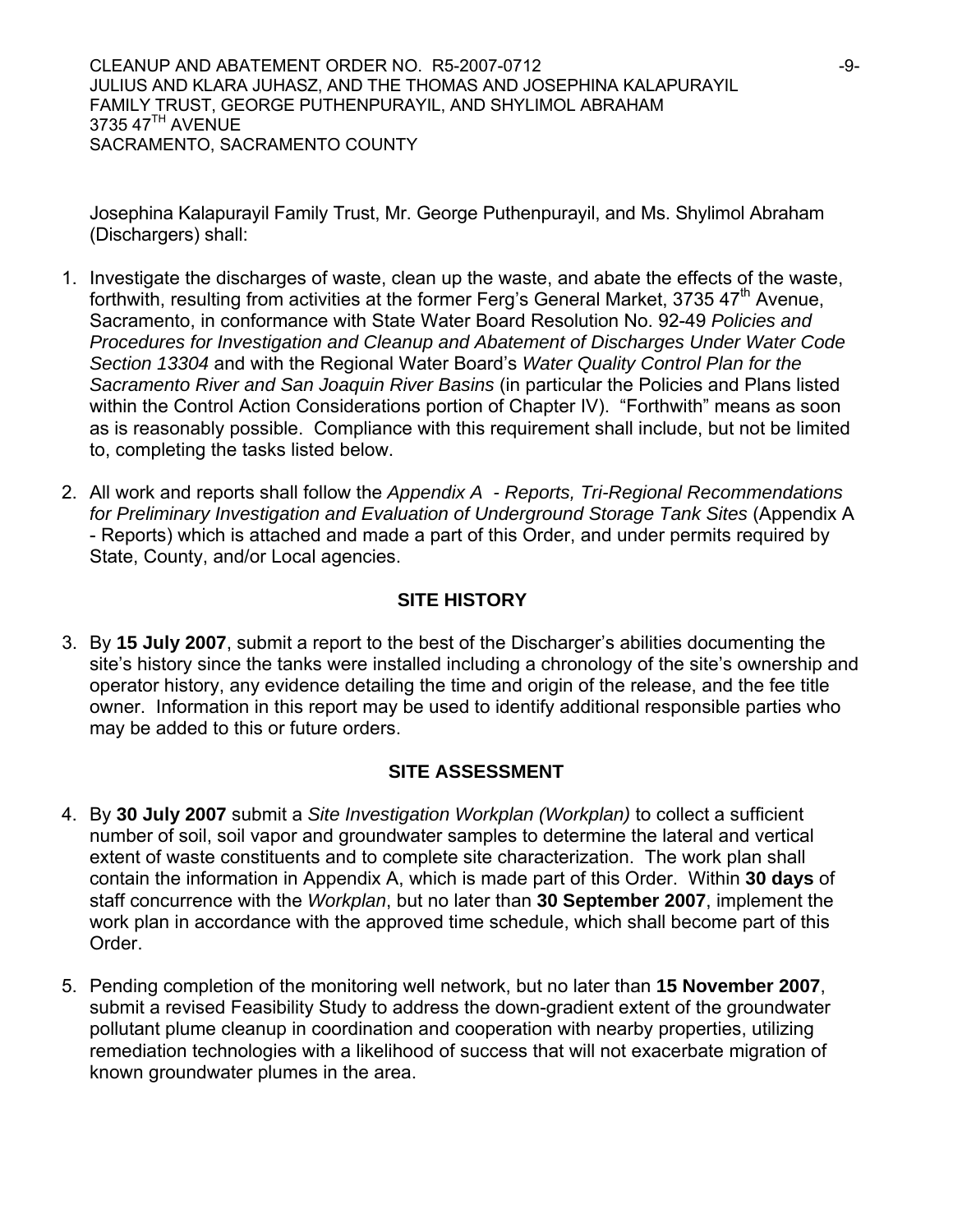## **FEASIBILITY STUDY**

6. By **15 November 2007**, submit a revised Feasibility Study (FS) that provides a summary of remedial alternatives evaluated to address applicable cleanup levels for the affected or threatened human health and/or waters of the State. The revised Feasibility Study shall propose at least two remedial technologies that have a substantial likelihood to achieve cleanup of all impacted soils and must be evaluated with respect to their ability to be implemented, cost, and effectiveness. The revised Feasibility Study shall include the rationale for selecting the preferred remedial alternative. The Dischargers shall attempt to clean up each constituent to background concentrations, or to the lowest level that is technically and economically achievable and which complies with all applicable WQOs of the Basin Plan and promulgated water quality criteria.

### **REMEDIATION**

- 7. Within **90** days of Regional Water Board staff concurrence with the proposed remedial action described in the Feasibility study (FS), but no later than **1 March 2008**, submit a Final Remedial Plan (FRP). The FRP must include a detailed description of the remedial actions to address cleanup of the entire groundwater plume and source area soils. The FRP shall also include a schedule to implement all remedial actions. Within **90** Days of Regional Water Board staff's approval of the FRA, but no later then **15 May 2008**, begin implementation of the approved remedial actions.
- 8. Submit **monthly** status reports for the first three months of operation of any new systems. After the first 3 months of new system operation, remediation system status reports shall be included in the quarterly groundwater monitoring reports. At a minimum, the monthly status reports shall include:
	- Site maps indicating the capture zone and lateral and vertical extent of waste plumes.
	- Average extraction rates of all treatment systems.
	- Influent and effluent concentrations of TPHg, benzene, toluene, ethylbenzene, total xylenes, MtBE, DIPE, ETBE, TAME, TBA, and hexavalent chromium.
	- Mass of hydrocarbons treated during the reporting period and cumulative to date.
	- Estimated mass of wastes remaining and predicted time frame for meeting cleanup objectives.
	- Running and down time for the remediation system(s).
	- Summary of consultant visits to the site.
	- Evaluation of the overall remediation program and recommendations to correct deficiencies or increase efficiency.
- 9. The Dischargers shall insure that any groundwater extraction system(s) "zone of capture" completely envelops and controls the pollutant plume(s) (to the 0.50 ug/L detection limit). If sampling results in any two consecutive months (or quarters) demonstrate that any part of the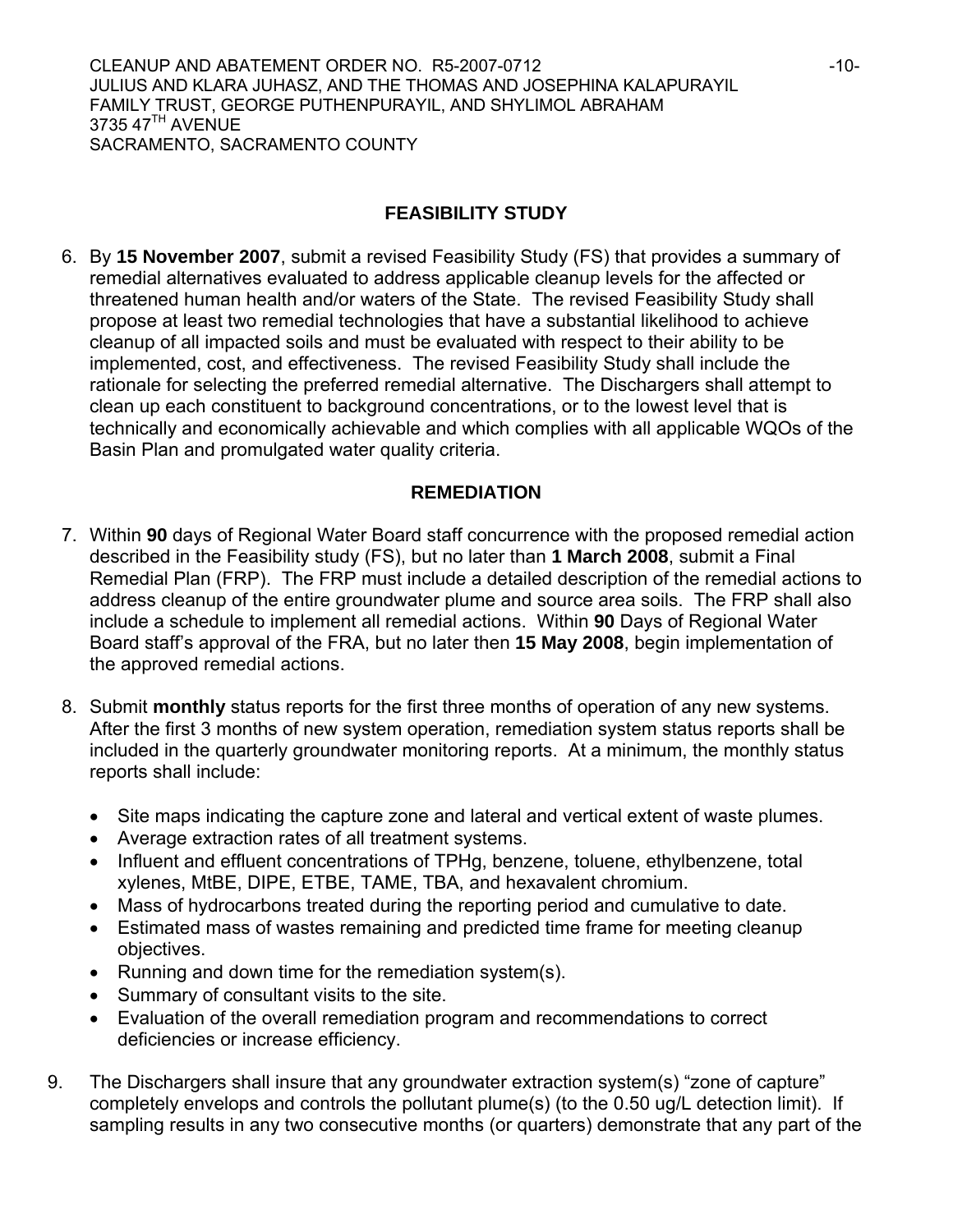contamination plume(s) is not within the "zone of capture", the Dischargers shall include with the second status report a proposal to mitigate the condition. The proposed actions shall be implemented within 60 days of staff approval of the proposal.

## **GROUNDWATER MONITORING**

- 10. Conduct monitoring of the existing wells and any additional wells in accordance with MRP No. R5-2006-0811 or any revised MRP issued by the Executive Officer.
- 11. The Dischargers shall submit a paper copy of all groundwater monitoring reports to this Regional Water Board office and submit an electronic copy, which conforms to the requirements of the California Code of Regulations, Title 23, Division 3, Chapter 30, electronically over the internet to the GeoTracker database system. The electronic copy and all associated electronic files are due to the GeoTracker database the same day the paper copy is due to this office. Groundwater monitoring reports are not considered submitted to the regulatory agency until all required files have been uploaded to the GeoTracker database. Electronic submittals shall comply with GeoTracker standards and procedures as specified on the State Water Board's web site.

# **RISK ASSESSMENT**

12. By **30 July 2007,** submit a Work Plan for preparing a Health Risk Assessment. The Health Risk Assessment must include evaluation of all exposure pathways including evaluation of indoor air impacts to commercial and residential occupants overlying identified soil and groundwater pollution. The Work Plan must include an implementation schedule and detailed description of the proposed selected site data for comparison to the *Use of California Human Health Screening Levels in Evaluation of Contaminated Properties* was prepared by the California Environmental Protection Agency (Cal/EPA). The site-specific risk assessment must use the Office of Environmental Health Hazard Assessment (OEHHA) toxicity data (California cancer slopes). If the risk assessment suggests that the contamination poses a threat to human health, the report shall include a work plan to abate the risk or exposure. The proposed abatement work shall begin within 60 days of approval by Regional Water Board staff, or by **15 October 2007**, whichever is sooner. The approved time schedule in the Work Plan shall become part of the Order.

# **PUBLIC PARTICIPATION**

13. By **30 July 2007,** submit a *Public Participation Plan*. The *Public Participation Plan* shall solicit the public's concerns and disseminate information to the public regarding the investigation and proposed cleanup activities at the site. The *Public Participation Plan* shall be updated as necessary to reflect any significant changes in the degree of public interest as the site investigation and cleanup process moves toward completion.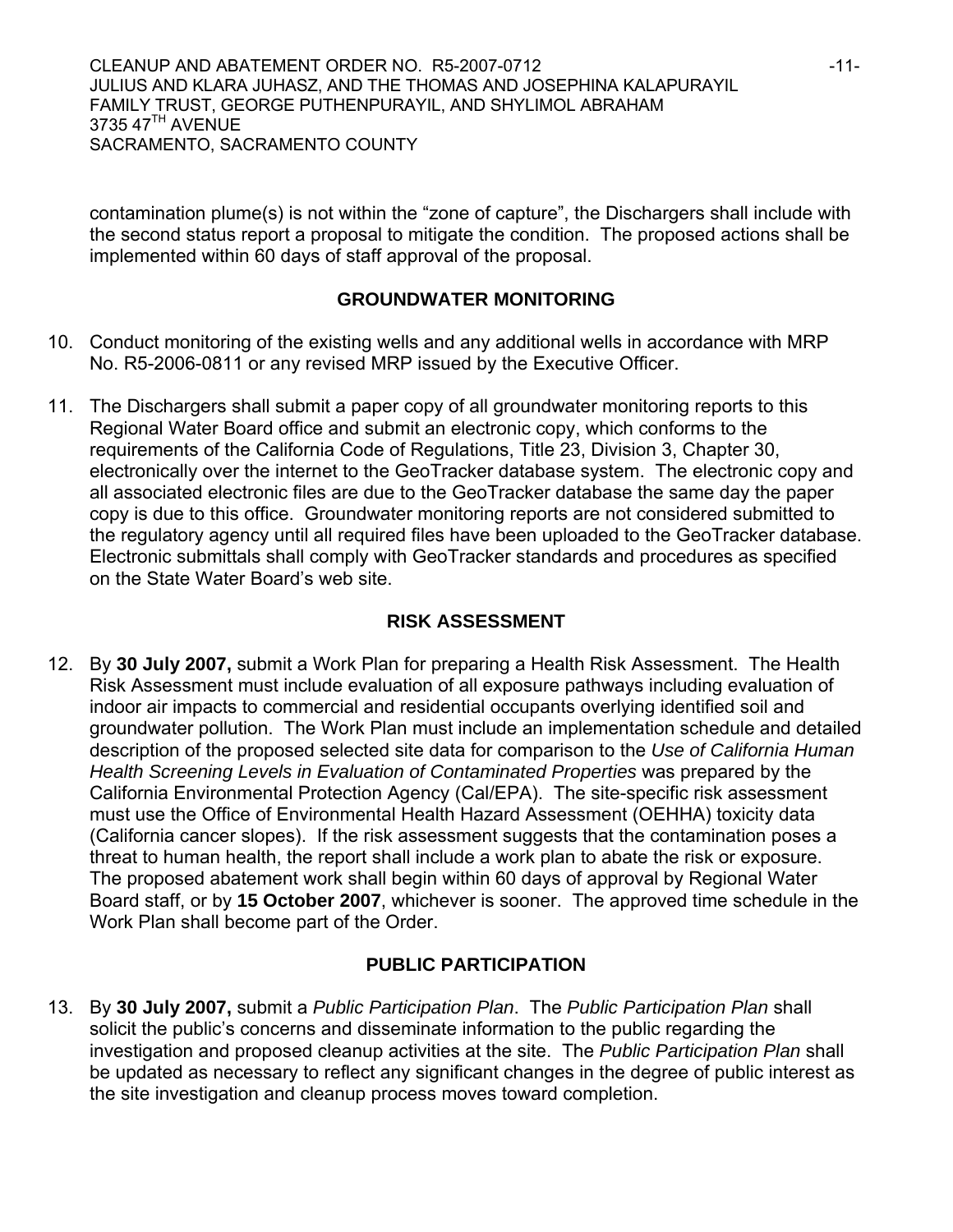CLEANUP AND ABATEMENT ORDER NO. R5-2007-0712 **12-12-12-12-12-12-12-12-12-12** JULIUS AND KLARA JUHASZ, AND THE THOMAS AND JOSEPHINA KALAPURAYIL FAMILY TRUST, GEORGE PUTHENPURAYIL, AND SHYLIMOL ABRAHAM 3735 47<sup>TH</sup> AVENUE SACRAMENTO, SACRAMENTO COUNTY

### **GENERAL REQUIREMENTS**

- 14. As required by the California Business and Professions Code Sections 6735, 7835, and 7835.1, have appropriate reports prepared by, or under the supervision of, a registered professional engineer or geologist and signed by the registered professional. All technical reports submitted by the Dischargers shall include a cover letter signed by the Dischargers, or an authorized representative, certifying under penalty of law that the signer has examined and is familiar with the report and that to their knowledge, the report is true, complete, and accurate. The Dischargers shall also state if they agree with any recommendations/proposals and whether they approved implementation of said proposals.
- 15. Upon startup of any remediation system(s), operate the remediation system(s) continuously, except for periodic and required maintenance or unpreventable equipment failure. The Dischargers shall notify the Regional Water Board within 24 hours of any unscheduled shutdown of the remediation system(s) that lasts longer than 48 hours. This notification shall include the cause of the shutdown and the corrective action taken (or proposed to be taken) to restart the system. Any interruptions in the operation of the remediation system(s), other than for maintenance, emergencies, or equipment failure, without prior approval from Regional Water Board staff or without notifying the Regional Water Board within the specified time is a violation of this Order. Within 7 working days of a shutdown, the Dischargers shall submit a Technical Report containing at a minimum, but not limited to the following information:
	- times and dates equipment were not working,
	- cause of shutdown,
	- if not already restarted, a time schedule for restarting the equipment, and,
	- a Cleanup Assurance Plan to ensure that similar shutdowns do not reoccur. Proposed Cleanup Assurance Plans are to be completed within 30 days of the system shutdown.
- 16. Notify Regional Water Board staff at least three working days prior to any onsite work, testing, or sampling that pertains to environmental remediation and investigation and is not routine monitoring, maintenance, or inspection.
- 17. Obtain all local and state permits and access agreements necessary to fulfill the requirements of this Order prior to beginning the work.
- 18. Continue any remediation or monitoring activities until such time as the Executive Officer determines that sufficient cleanup has been accomplished to fully comply with this Order and this Order has been either amended or rescinded in writing.
- 19. Optimize remedial systems as needed to improve system efficiency, operating time, and/or waste removal rates, and report on the effectiveness of the optimization in the quarterly reports.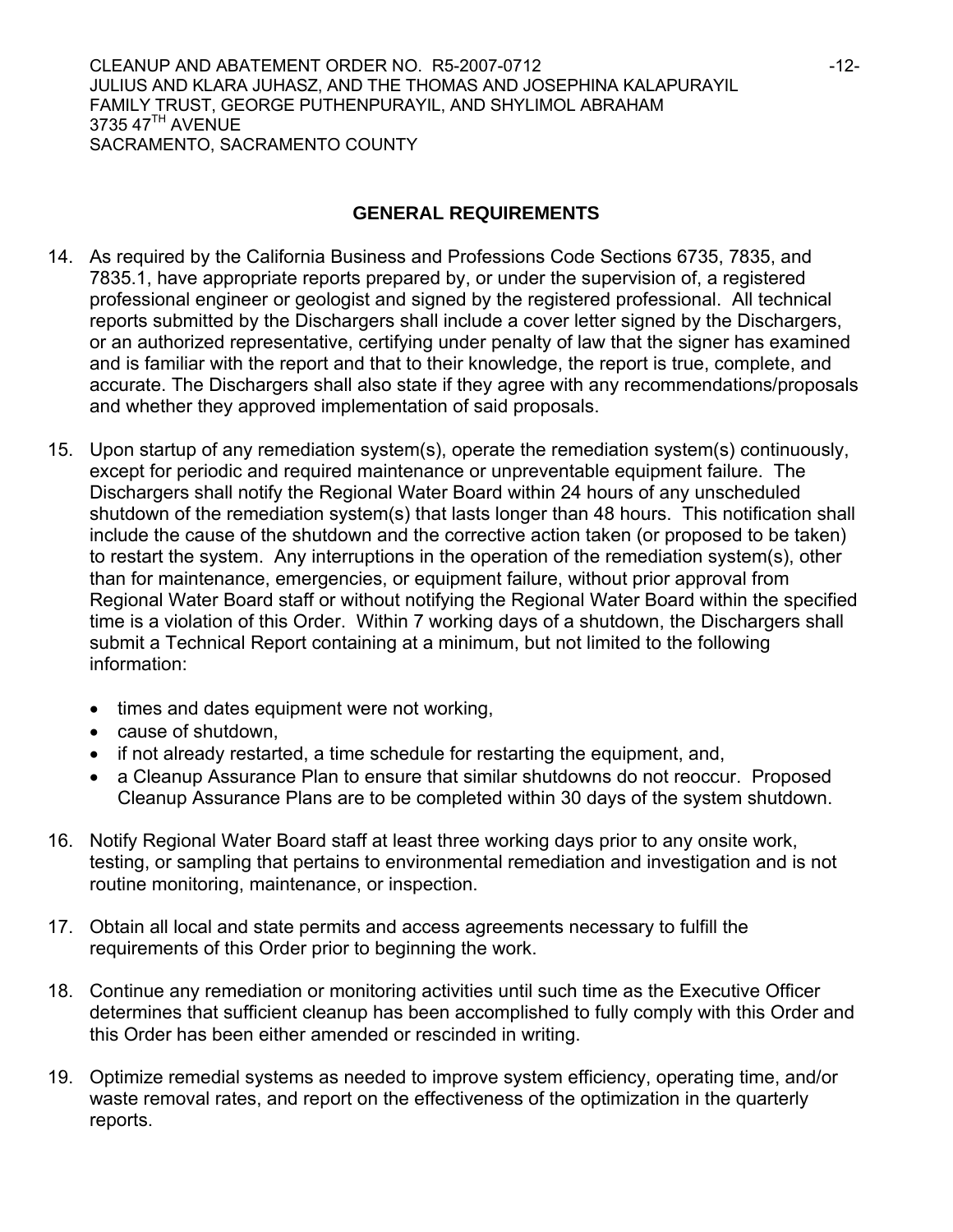CLEANUP AND ABATEMENT ORDER NO. R5-2007-0712 **Alternative Struck 19-13-13-13-13-1** JULIUS AND KLARA JUHASZ, AND THE THOMAS AND JOSEPHINA KALAPURAYIL FAMILY TRUST, GEORGE PUTHENPURAYIL, AND SHYLIMOL ABRAHAM 3735 47<sup>TH</sup> AVENUE SACRAMENTO, SACRAMENTO COUNTY

- 20. Maintain a sufficient number of monitoring wells to completely define and encompass the waste plume(s). If groundwater monitoring indicates the waste in groundwater has migrated beyond laterally or vertically defined limits during the quarter, then the quarterly monitoring reports must include a work plan and schedule, with work to begin within thirty days of Regional Water Board staff approval, to define the new plume limits.
- 21. The Dischargers shall submit a paper copy of all reports and work plans to this Regional Water Board office and submit electronic copies of all reports and work plans, which conform to the requirements of the California Code of Regulations, Title 23, Division 3, Chapter 30, electronically over the internet to the GeoTracker database system. The electronic copy and all associated electronic files are due to the GeoTracker database the same day the paper copy is due to this office. Reports and work plans are not considered submitted to the regulatory agency until all required files have been uploaded to the GeoTracker database. Electronic submittals shall comply with GeoTracker standards and procedures as specified on the State Water Board's web site.
- 22. If the Dischargers are unable to perform any activity or submit any document in compliance with the schedule set forth herein, or in compliance with any work schedule submitted pursuant to this Order and approved by the Executive Officer, the Dischargers may request, in writing, an extension of the time specified. The extension request shall include justification for the delay. Any extension request shall be submitted as soon as the situation is recognized and no later than the compliance date. An extension may be granted by revision of this Order or by a letter from the Executive Officer. Extension requests not approved in writing by the Executive Officer with reference to this order are denied.
- 23. All work and directives referenced in this Order are required regardless of whether or not the UST Cleanup Fund approves the work for reimbursement.
- 24. If additional time is needed due to financial hardship, you need to submit the following information to Regional Water Board staff to support your claim:
	- a. Federal tax returns for the last two years;
	- b. Balance sheets, and profit and loss statements for the two most recent years of operation for your business or corporation;
	- c. A schedule detailing all real property interests and liabilities associated with those interests;
	- d. Information regarding all other business interests;
	- e. Information regarding all other sources of income; and
	- f. A detailed estimate of the costs to prepare and implement the requested work.

In addition, comprehensive general liability (CGL) insurance policies purchased before about 1987 generally include coverage for some environmental investigation and cleanup costs. Please provide information about any CGL, fire or other insurance policies covering the real property or the business operations. Information should include copiers of insurance policies,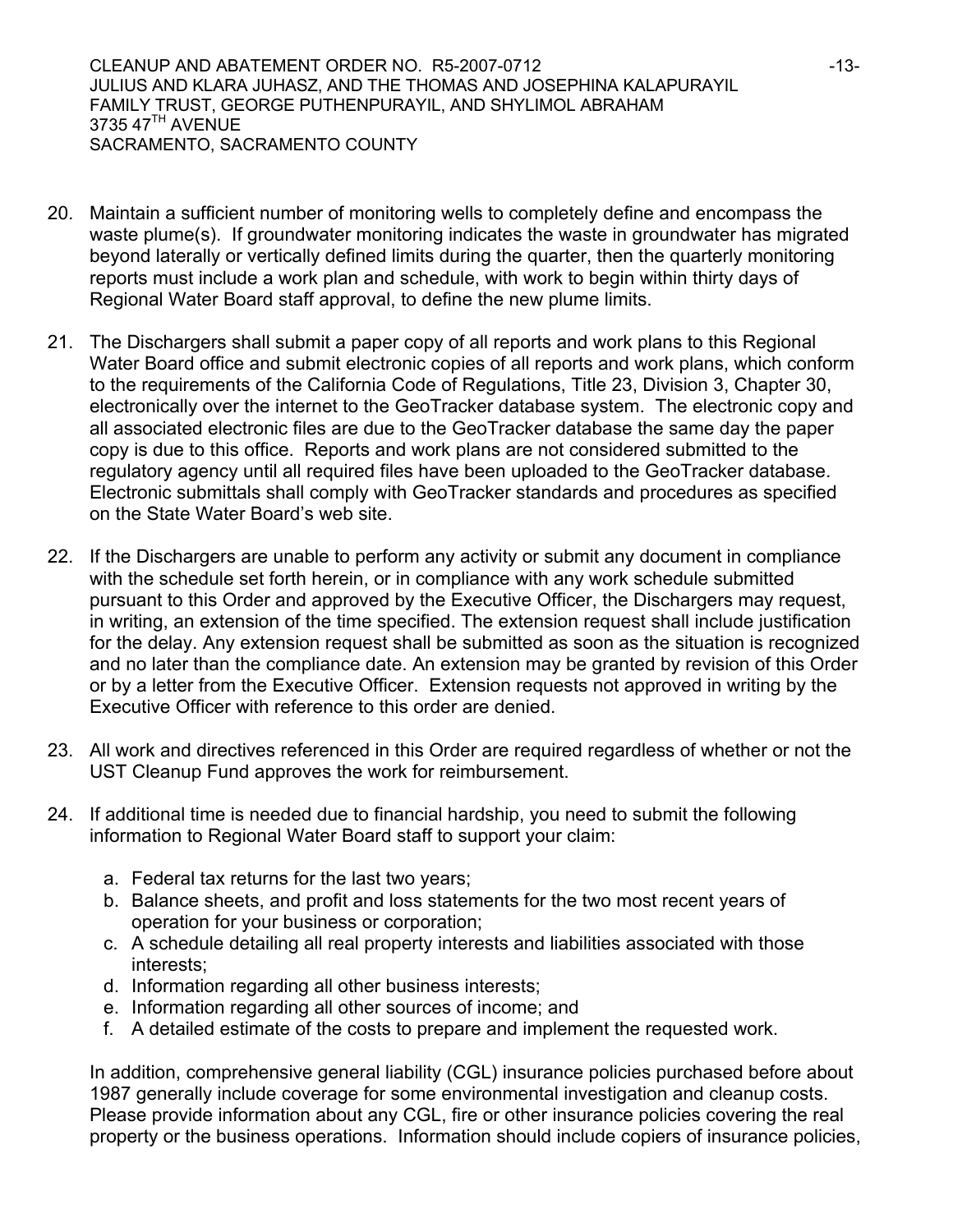CLEANUP AND ABATEMENT ORDER NO. R5-2007-0712 **ACCLEANUP AND ABATEMENT** ORDER NO. R5-2007-0712 JULIUS AND KLARA JUHASZ, AND THE THOMAS AND JOSEPHINA KALAPURAYIL FAMILY TRUST, GEORGE PUTHENPURAYIL, AND SHYLIMOL ABRAHAM 3735 47<sup>TH</sup> AVENUE SACRAMENTO, SACRAMENTO COUNTY

policy numbers, the name and contact information of your insurance broker, cancelled checks showing premium payments, the name of the insurance company(ies) from which you brought insurance, or any other information you may have or remember about applicable insurance policies. While additional time could be granted, the investigation work will still be required at some point. Be aware that information provided to Regional Water Board staff is available to the public, and cannot be held confidentially by the Regional Water Board.

25. If, in the opinion of the Executive Officer, the Dischargers fail to comply with the provisions of this Order, the Executive Officer may refer this matter to the Attorney General for judicial enforcement or may issue a complaint for administrative civil liability.

This Order is effective upon the date of signature.

PAMELA C. CREEDON Executive Officer

\_\_\_\_\_\_\_\_\_\_\_\_\_\_\_\_\_\_\_\_\_\_\_\_\_\_\_\_\_\_\_\_\_\_\_\_\_\_\_\_\_\_\_\_

\_\_\_\_\_\_\_\_\_\_\_\_\_\_\_\_\_\_\_\_\_\_\_\_\_\_\_\_\_\_\_\_\_\_\_\_\_\_\_\_\_\_\_\_ (Date)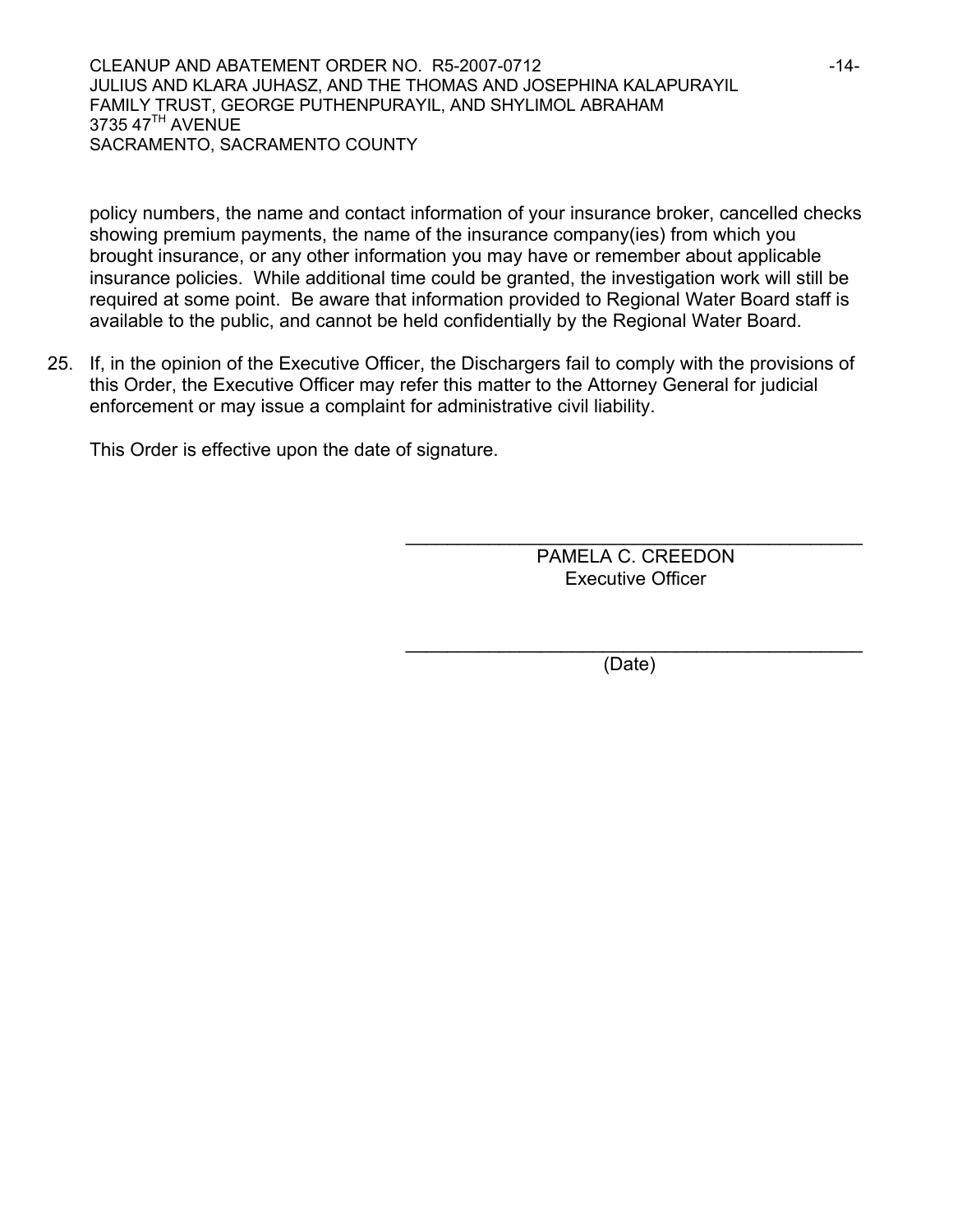